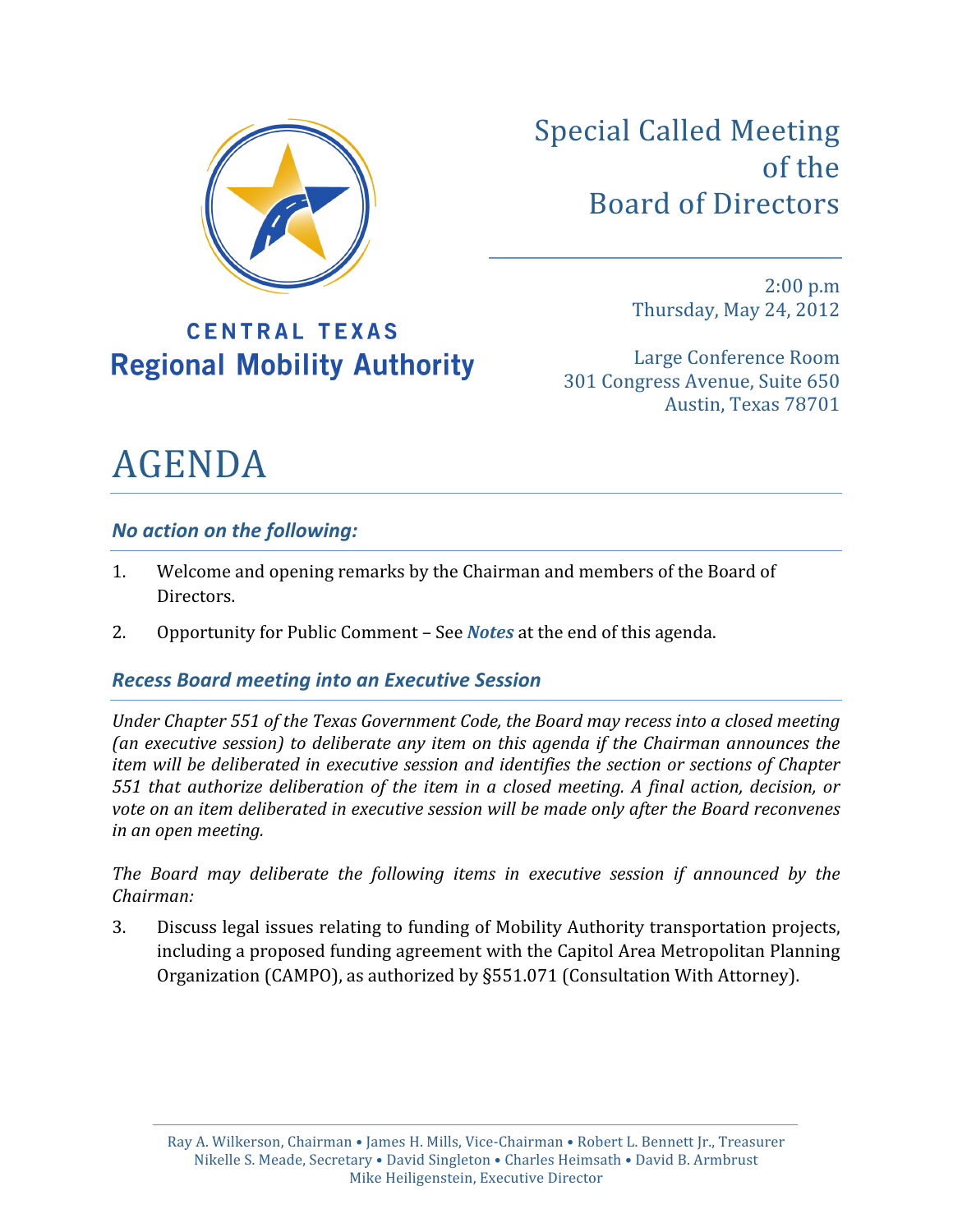#### *Reconvene
in
Open
Session.*

#### *Discuss,
consider,
and
take
appropriate
action
on
the
following:*

- 4. Authorize
appropriate
action
concerning
allocation
of
funds
by
the
Capitol
Area Metropolitan
Planning
Organization
(CAMPO)
and
a
related
funding
agreement
for development
and
construction
of
the
MoPac
Improvement
Project.
- 5. Adjourn Meeting.

#### *NOTES*

**Opportunity for Public Comment.** At the beginning of the meeting, the Board provides a period of up to one hour for public comment on any matter subject to the Mobility Authority's jurisdiction. Each speaker is allowed
 a
maximum
 of
 three
minutes.
 A
 person
who
wishes
 to
 address
 the
 Board should
 sign
 the
 speaker registration sheet before the beginning of the public comment period. If a speaker's topic is not listed on this agenda, the Board may not deliberate the speaker's topic or question the speaker during the open comment period,
 but
 may
 direct
 staff
 to
 investigate
 the matter or
 propose
 that
 an
 item
 be
 placed
 on
 a
 subsequent agenda for deliberation and possible action by the Board. The Board may not deliberate or act on an item that is
not
listed
on
this
agenda.

**Public Comment on Agenda Items.** A member of the public may offer comments on a specific agenda item in open session if he or she signs the speaker registration sheet for that item before the Board takes up consideration of the item. The Chairman may limit the amount of time allowed for each speaker. Public comment
unrelated
to
a
specific
agenda
item
must
be
offered
during
the
open
comment
period.

Participation by Telephone Conference Call. One or more members of the Board of Directors may participate in this meeting through a telephone conference call, as authorized by Sec. 370.262, Texas Transportation Code (see below). Under that law, each part of the telephone conference call that must be open to the public shall be audible to the public at the meeting location and will be tape-recorded. On conclusion of the
meeting,
the
tape
recording
of
the
meeting
will
be
made
available
to
the
public.

#### **Sec. 370.262. MEETINGS
BY
TELEPHONE
CONFERENCE
CALL.**

(a) Chapter 551, Government Code, does not prohibit any open or closed meeting of the board, a committee of the board, or the staff, or any combination of the board or staff, from being held by telephone conference call. The board may hold an open or closed meeting by telephone conference call subject to the requirements of Sections  $551.125(c)$ -(f), Government Code, but is not subject to the requirements
of
Subsection
(b)
of
that
section.

(b) A telephone conference call meeting is subject to the notice requirements applicable to other meetings.

(c) Notice
of
a
 telephone
conference
call
meeting
that
by
law
must
be
open
 to
 the
public
must
specify the location of the meeting. The location must be a conference room of the authority or other facility in a county
of
the
authority
that
is
accessible
to
the
public.

(d) Each part of the telephone conference call meeting that by law must be open to the public shall be audible to the public at the location specified in the notice and shall be tape-recorded or documented by written minutes. On conclusion of the meeting, the tape recording or the written minutes of the meeting shall
be
made
available
to
the
public.